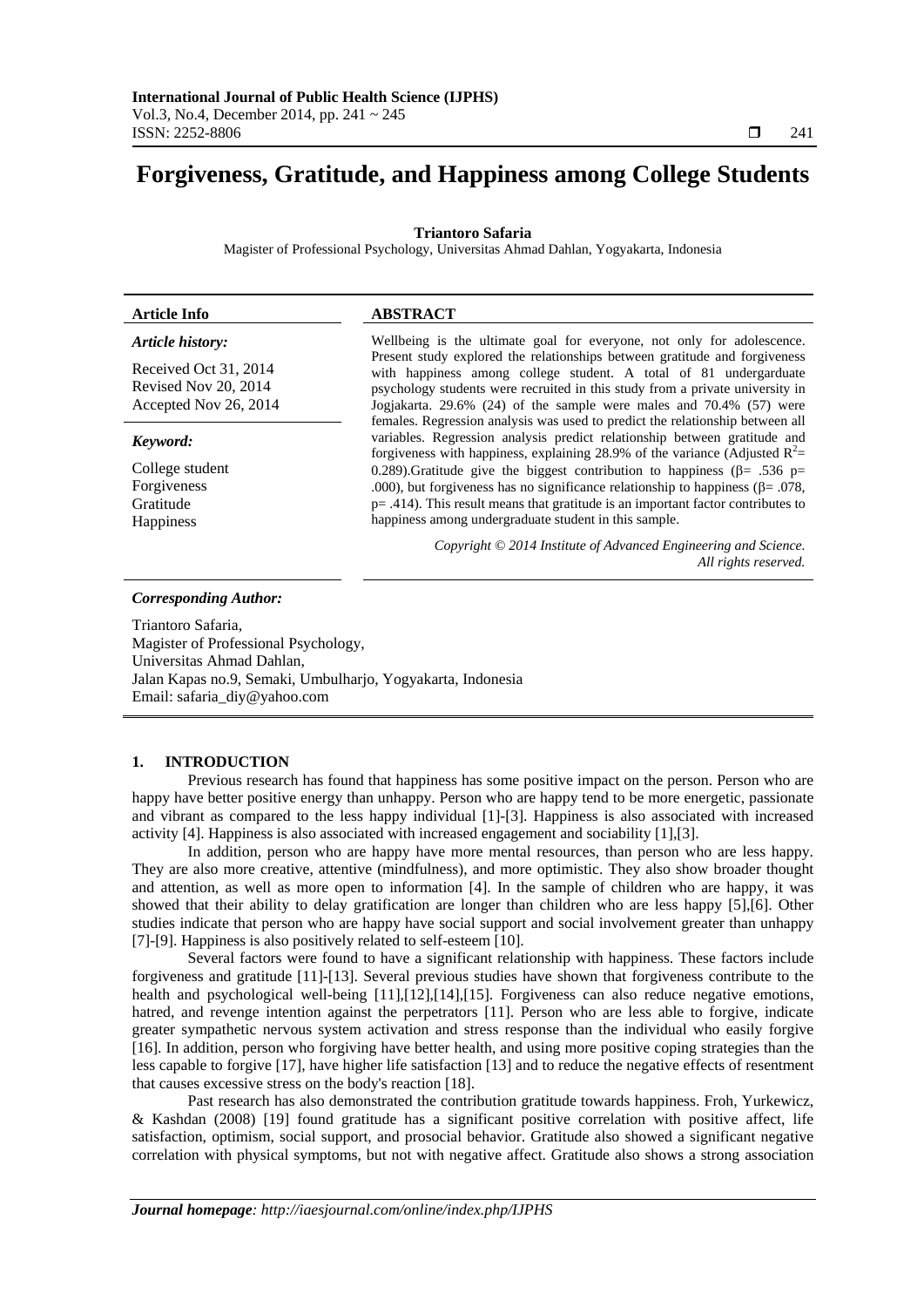with emotion proud, hopeful, inspired, forgiveness, and excitement. Wood, Joseph, and Maltby (2009) [20] found gratitude has a positive relationship with autonomy, personal growth, environmental mastery, selfacceptance, purpose in life and positive relationship. The aim of present study is to examine the relationship between forgiveness and gratitude with wellbeing.

# **2. HAPPINESS AND FORGIVENESS**

Happiness is an important aspect in the construct subjective wellbeing, sometime happiness becomes synonymous of subjective wellbeing. Subjective wellbeing involves various ways of assessing and experienced person in his life. Subjective wellbeing encompasses more than positive feelings. Tov and Diener (2013) [21] synthesizing of subjective wellbeing consists of three interrelated aspects, namely the frequency of positive affect experiences, infrequent negative affect, and the achievement of life satisfaction. Happiness becomes the most searching goal by individual in one's life as a final result of the achievement of the various wants and needs. Previous research has found that forgiveness and gratitude as two factors that lead to happiness.

Forgiveness is broadly understood as a process of decreasing inter-related resentment-based negative emotions, motivations, and cognition [22]. Forgiveness is a process by which person forgive misbehavior of others, thereby reducing the tendency of person to seek revenge [23]. Forgiveness reduces the tendency of unforgiveness, and it will impact on the decrease of negative emotions such as resentment, hatred and revenge [24].

Further, gratitude is an attitude of accepting and grateful for what the person received in their life [25]. Gratitude is related to an individual's ability to appreciate the simple events in his life. Person who possess this gratitude will tend to appreciate the simple events as a positive event. Gratitude can be present in the form of emotion and affective trait [26],[27]. Gratitude as emotions arise in the form of joy when receiving gifts or benefits, while as grateful disposition it is characterized by general propensity to respond and appreciate with gratitude emotion for the kindness of others in positive experience [26],[28].

# **3. RESEARCH METHOD**

### *Questionnaire*

*Happiness*. The Oxford Happiness Questionnaire was used after adapting in Indonesian language [29]. A pilot study was conducted to test the validity and reliability of questionnaire before being used to collect data. The consistency internal tests of reliability were carried out using Cronbach alpha, and content validity was assessed using professional judgment. Forward-backward translation method was used to validate the items of questionnaire. Two external experts in the field of psychology were involved in checking items in the questionnaire. The Oxford Happiness Questionnaire has 29 items six-point Likert scale which are answered on a scale of 1 (strongly disagree) to 6 (strongly agree). The example of the items are: *"I don't feel particularly pleased with the way I am"; "I am intensely interested in other people"; "I feel that life answered is very rewarding"; "I have very warm feelings towards almost everyone".* The Cronbach alpha was .811.

*Forgiveness.* Transgression-related Interpersonal Motivation Inventory [38] (TRIM; McCullough & Witvliet, 2002) was used to measure state forgiveness and was translated to Indonesian language. TRIM consists of 12 items, answered on a 1-5 Likert scale from strongly disagree to strongly agree. Forwardbackward translation method was used to validate the items of TRIM. The example of the items are: "*I will make him/her pay"; I keep as much distance between us as possible"; "I am going to get even".* The Cronbach alpha was .924.

*Gratitude*. Gratitude Questionnaire 6 (GQ-6) was used to measure the gratitude adjectives (*grateful, thankful*, and *appreciative*) among participants. GQ-6 used a 9-point Likert type scale ranging from 1 (*inaccurate*) to 9 (*accurate*). Forward-backward translation method was used to validate the items in Indonesian language. The example of items are: "*I have so much in life to be thankful for"; "I am grateful to a wide variety of people"; " When I look at the world, I don't see much to be grateful for".* The Cronbach alpha was .803.

### *Participants*

A total of 81 undergarduate psychology students were recruited into this study from a private university in Jogjakarta, Indonesia. 29.6% (24) of the sample were males and 70.4% (57) were females. Regarding the age of participants, 40.7 % (33) of the students in the sample were aged 19 years old, 44.4 % (36) were 20 years old, 6.2% (5) were 21 years old, 6.2% (5) were 22 years old, and 2.5% (2) were 23 years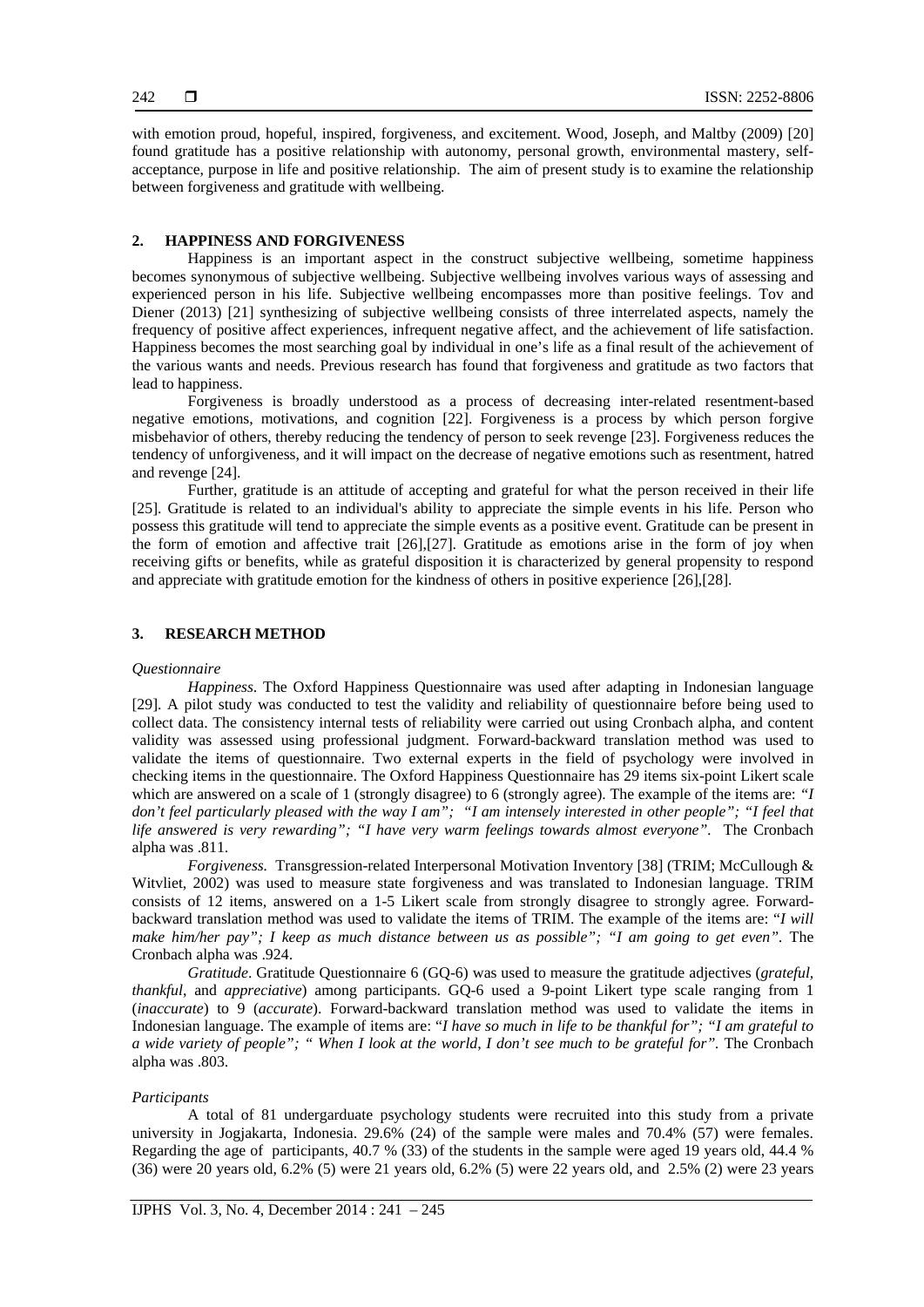old. Regarding the ethnic of participants, 61.7% of the sample were from Javanese etnic, and 38.3% of the sample were others (*borneo, sundanese, malay*).

#### *Data Analysis*

The present study used cross-sectional data. Quantitative data analaysis was performed for the purposes of this study. Descriptive analysis, and regression were applied to analyse the data.

#### **4. RESULTS AND ANALYSIS**

A Pearson correlation coefficient was conducted to examine the relationship between variables. Table 1 indicates that a moderate positive correlation  $(r = .548, p < .01)$  was found between gratitude and happiness. However, no significant relationships between forgiveness and happiness were found ( $r = .160$ , *p*>.05).

Table 1. Means, Standard Deviations, and Intercorrelations on Four Measures of Creativity

|     | Measure               | M    | 5D. |      |          |  |
|-----|-----------------------|------|-----|------|----------|--|
|     | Forgiveness           | 51.1 | 9.5 |      |          |  |
| ٠.  | Gratitude             | 41   | 4.9 | .152 |          |  |
| . . | <b>Happiness</b>      | 38.7 |     | .160 | $.548**$ |  |
|     | $*_{n>05}$ $*_{n>01}$ |      |     |      |          |  |

\* *p*< .05. \*\* *p*< .01

The regression analysis predict relationship between gratitude and forgiveness with happiness, explaining 28.9% of the variance (Adjusted  $R^2 = 0.289$ ). Table 2 indicate that gratitude give the biggest contribution to happiness ( $\beta$  = .536 p= .000), but forgiveness has no significance relationship to happiness ( $\beta$  =  $.078$ , p= .414). This result means that gratitude is an important factor contribute to happiness among undergraduate student in this sample.

Table 2. Regression Analysis Summary Forgiveness, Gratitude, and Happiness

| .<br>$ -$<br>Variable         |                 | CDD<br>ىتتە   |              |                     |      |  |
|-------------------------------|-----------------|---------------|--------------|---------------------|------|--|
| $\blacksquare$<br>Forgiveness | 044<br>$. \cup$ | .053          | 0.70<br>.010 | 0.22<br>ے∠ہ.        | .    |  |
| .iratıtude                    | 50A<br>-ت       | $\alpha$<br>. | $\sim$       | $\sim$ 1.0<br>2.01c | .000 |  |
|                               |                 |               |              |                     |      |  |

*Note*. Adjusted  $R^2 = .289$  ( $N = 81$ ,  $p = .000$ ).

The results of this study indicate that gratitude has a role in predicting happiness among college students. These results confirm previous studies [13],[18] (Froh, Yurkewicz, & Kashdan, 2008; Wood, Joseph, and Maltby, 2009) which shows the role of gratitude in improving wellbeing. Generally, grateful people experience more life satisfaction, optimism, vitality, and less depression and envy. Grateful people also endorse high levels of agreeableness, extraversion, openness, and low levels of neuroticism [24]. Prosocial behavior was also found in grateful people than less grateful people. They are more helpful, supportive, forgiving, and empathic toward others [24].

Broaden and build theory [30] (Fredrickson, 2001) explains that positive emotions such as happiness can broaden the repertoires of thought-action momentarily and build enduring personal resources. In addition, according to Frederickson (2001) [30] broaden the gratitude can boost the creative reciprocity and form a psychological, social, spiritual and positive resources. All of it would directly increase the possibility of happiness.

Past studies have also found that gratitude has strong relationship to psychological health and positive social functioning [24]-[25]. Watkins et al. (2003) [25] has also found that grateful people tend to experience greater positive emotions, such as more frequent joy, happiness, and hope, as well as fewer negative emotions. The regular experience of positive emotions can make people healthier and more resilient [30]. In addition, Watkins (2004) [25] describes several mechanisms to explain how gratitude affects happiness. First, gratitude when receiving "something special" will increase the feeling of happiness, second, gratitude alone both bring a sense of satisfaction within the individual, third grateful behavior itself can serve as a positive coping for person when faced with a problem in his life, fourth, grateful behavior will increase the accessibility and recollection of pleasant life events. Last, grateful behavior will reduce the likelihood of depressed mood on the person.

Contrarily, forgiveness does not show a significant relationship with wellbeing. This result does not confirm several past studies. Worthington, Witvliet, Pietrini, & Miller (2007) [12] found that forgiveness has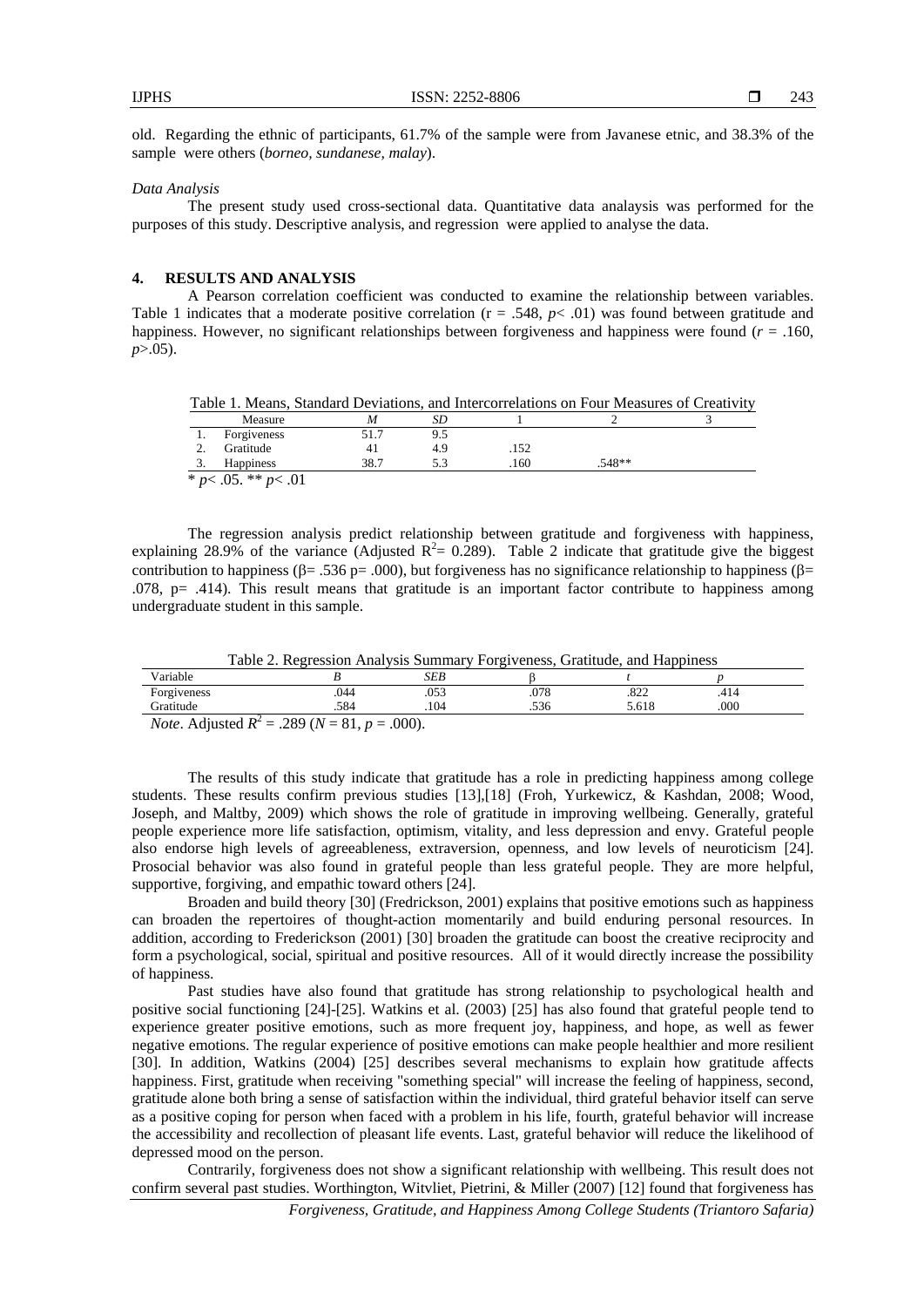a relationship with wellbeing. Witvliet, Ludwig, & VanderLaan (2001) [11] found forgiveness can reduce negative emotions, reduce stress and improve the physiological status of physical health. Emotional forgiveness can replace negative emotions with positive emotions. Emotional forgiveness can also change the psychophysiological more positive on person's health and well-being.

#### **5. CONCLUSION**

This study recommend to related parties such as teachers or lecturer, that they should encourage, and improve students' grateful behavior. Grateful behavior has several positive benefits when it is implemented and used in everyday situation, because students cannot be separated from the problem of life. Grateful behavior can be used as a positive coping when dealing with problems of daily life. Nonetheless, present study has a limitation, one of it is the sample size is small, so the results of this study may not be generalized to other sample.

#### **REFERENCES**

- [1] Csikszentmihalyi, M., & Hunter, J., "Happiness in everyday life: The uses of experience sampling", *Journal of Happiness Studies*, vol. 4, pp. 185-199, 2003. doi:10.1023/A:1024409732742.
- [2] Park, N., Peterson, C., "Character strengths and happiness among young children: Content analysis of parental descriptions", *Journal of Happiness Studies*, vol. 7, pp. 323-341, 2006. doi:10.1007/s10902-005-3648-6.
- [3] Peterson, C., Ruch, W., Beermann, U., Park, N., Seligman, MEP., "Strengths of character, orientations to happiness, and life sat- isfaction", *The Journal of Positive Psychology*, vol. 2, pp. 149-156, 2007. doi:10.1080/17439760701228938.
- [4] Fredrickson, BL., "Positive Emotions Broaden and Build", *Advances in Experimental Social Psychology*, vol. 47, pp. 1-53, 2013.
- [5] Moore, BS., Clyburn, A., Underwood, B., "The role of affect in delay of gratification", *Child Development*, vol. 47, pp. 273-276, 1976.
- [6] Schwarz, JC., Pollack, PR., "Affect and delay of gratification", *Journal of Research in Personality*, vol. 11, pp. 147- 164, 1977.
- [7] Chan, YK., Lee, RPL., "Network size, social support and happiness in later life: A comparative study of Beijing and Hong Kong", *Journal of Happiness Studies*, vol. 7, pp. 87-112, 2006.
- [8] Natvig, GK., Albrektsen, G., Qvarnstrom, U., "Associations between psychosocial factors and happiness among school adolescents", *International Journal of Nursing Practice*, vol. 9, pp. 166-175, 2003.
- [9] North, RJ., Holahan, CJ., Moos, RH., Cronkite, RC., "Family support, family income, and happiness: A 10-year perspective", *Journal of Family Psychology*, vol. 22, pp. 475-483, 2008.
- [10] Baumeister, RF., Campbell, JD., Krueger, JI., Vohs, KD., "Does high self-esteem cause better performance, interpersonal success, happiness, or healthier lifestyles?", *Psychological Science in the Public Interest*, vol. 4, pp. 1- 44, 2003.
- [11] Witvliet, C., Ludwig, TE., VanderLaan, KL., "Granting forgiveness or harboring grudges: Implications for emotion, physiology, and health", *Psychological Science*, vol. 12, pp. 117-123, 2001.
- [12] Worthington, EL., Witvliet, CVO., Pietrini, P., Miller, AJ., "Forgiveness, health, and well-being: A review of evidence for emotional versus decisional forgiveness, dispositional forgivingness, and reduced unforgiveness", *Journal of Behavioral Medicine*, vol. 30, pp. 291-302, 2007.
- [13] Froh, JJ., Yurkewicz, C., Kashdan, TB., "Gratitude and subjective well-being in early adolescence: Examining gender differences", *Journal of Adolescence,* article in press, pp. 1-18, 2008. doi:10.1016/j.adolescence.2008.06.006.
- [14] Hannon, PA., Finkel, EJ., Kumashiro, M., Rusbult, CE., "The soothing effects of forgiveness on victims' and perpetrators' blood pressure", *Personal Relationships*, vol. 19, pp. 279-289, 2012.
- [15] Worthington, EL., "Just forgiving: How the psychology and theology of forgiveness and justice inter-relate", *Journal of Psychology and Christianity*, vol. 25, pp. 155-168, 2006.
- [16] Maltby, J., Day, L., Barber, L., "Forgiveness and mental health variables: Interpreting the relationship using an adaptation-continuum model of personality and coping", *Personality and Individual Differences*, vol. 37, pp. 1629- 1641, 2004.
- [17] Lawler, KA., Younger, JW., Piferi, RL., Billington, E., Jobe, R., Edmondson, K., Jones, WH., "A change of heart: Cardiovascular correlates of forgiveness in response to inter- personal conflict", *Journal of Behavioral Medicine*, vol. 26, pp. 373- 393, 2003.
- [18] Wood, AM., Joseph, S., Maltby, J., "Gratitude predict psychological wellbeing above the Big Five facets", *Personality and Individual Differences,* vol. 49*,* pp. 443-447, 2009.
- [19] Worthington, EL., "More questions about forgiveness: Research agenda for 2005-2015", In E. L. Worthington, Jr. (Ed.), *Handbook of forgiveness* (pp. 557-574). New York, NY: Brunner-Routledge, 2005.
- [20] Worthington, EL., Sandage, SJ., Berry, JW., "Group interventions to promote forgiveness: What researchers and clinicians ought to know?", In M. E. McCullough, K. I. Pargament, & C. E. Thoresen (Eds.), *Forgiveness: Theory, research and practice,* pp. 228-253, New York, NY: Guilford, 2000.